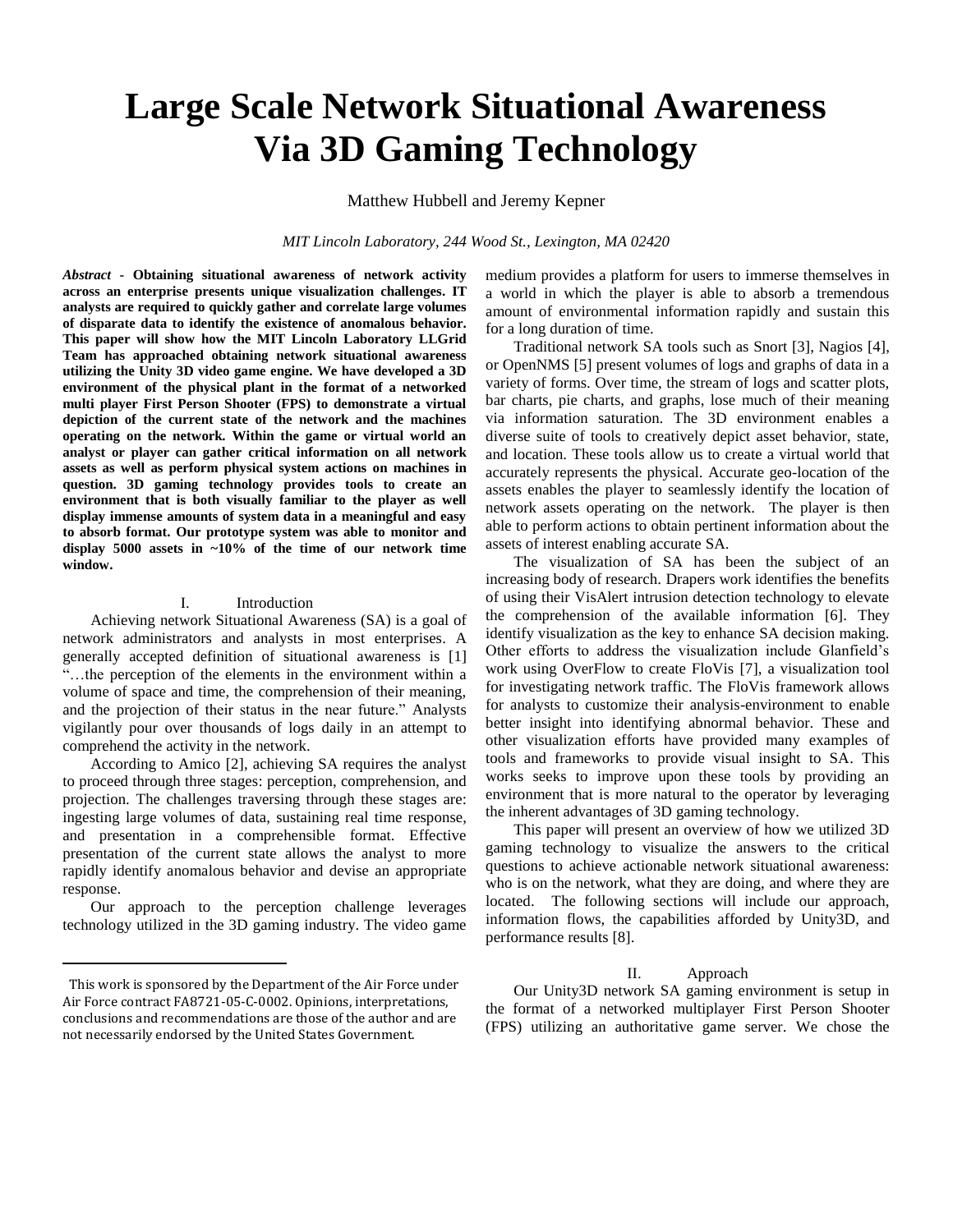Unity3D gaming engine because of its flexibility in both scripting and platform. The Unity3D development environment allows for programming in Java, C#, and Boo. Game binaries can be generated to play on Windows, MAC, iPhone, Android, and a Web Player allowing for diversity in distribution platforms.

The format of a FPS was chosen to represent the view of the player in the real world. This allows for a comfortable viewpoint enabling a sustained attention over a longer duration of time. In addition, the Unity3D environment provides the capability to easily allow for a  $3^{rd}$  Person perspective depending on users goals. Enabling alternative perspectives is achieved by simply changing the position of the player camera behind the operator avatar. This subtle change can allow for a broader perspective. This type of change allows for the different simultaneous players to personalize their environment.

Different players also require different levels of access to information available within the game. We have implemented tiered user accounts for managers, operators, and analysts allowing for secure connections and a variation in privileges. Managerial accounts provide a view of the overall state whereas an analyst or operator account provides access to granular details and is able to perform system actions against network assets. An analyst or operator has the ability to walk down a virtual hallway and identify which computers are actively on the network and identify the user, IP, MAC, OS, and connection time simply by performing a mouseover action.

The 3D environment significantly reduces the learning curve for new users as they are able to enter a virtual world and begin identifying systems of interest immediately. The gaming environment is one that is comfortable to younger analysts and operators due to the amount of experience they have immersed in virtual environments. As reported by Jane McGonigal [9], "…a 21-year-old has spent 10,000 hours gaming, close to about the same amount of time spent in school from 5th to 12th grade and are wired to respond to the stimuli this environment presents." A time investment of this magnitude identifies the gaming platform as an accepted and desirable format to expose to the user.

## III. Data Flow

The data flow (figure 1) driving the game is a collection of output correlated with a Network Access Control (NAC) device query. To first geo-locate the assets properly within the environment, we extracted the X and Y coordinates of the nearly 10,000+ network faceplates from existing building CAD drawings. The CAD drawings of the floor plans for each building were imported into the 3D environment and used as the texture for a 2D plane that represents the respective floor. In total there are 142 individual floors rendered within the virtual world.



Fig. 1 Data Flow. NAC Data and CAD X,Y coordinates are fed into D4M to create a URI which is fed into the Unity3D Game Server and updates are distributed to connected clients.

The second phase was to gather information from the NAC appliance to determine who is currently connected to the network. The output ranges from as few as 500 to greater than 5000 active connections depending upon the time of day. This database query provides us with the User, IP Address, MAC Address, OS, network port, and connection time. The network port and user activity operating on that port is then associated with the proper faceplate to identify the relative X, Y coordinates to be plotted within the virtual space. This correlation is accomplished by ingesting the X, Y coordinate data as well as all NAC connection records into a Dynamically Distributed Dimensional Data Model (D4M) [10] database running in MATLAB [11]. This data is then processed to produce a dynamic URI (universal resource identifier) that is ingested into the Unity3D game server. The authoritative game server then identifies new events that have taken place and distributes an environmental update of the network state via a series of remote procedure calls (RPC's). This process ensures all connected clients are viewing the latest information. The authoritative model ensures all updates are distributed from a single source maintaining data integrity throughout the system. The amount of code necessary to perform the data analysis and 3D display is only a few hundred lines of code versus the thousands necessary in traditional web based models.

#### IV. Results

We have put the 3D gaming model of monitoring and system management into place with the MIT Lincoln Laboratory 900 CPU on-demand interactive TX2500 HPC system operations as well as in a Lincoln Laboratory Network SA effort [12]. In the past, we have explored many of the existing tools and have developed customized tools to aggregate logs and visually depict SA. These tools have required significant effort to integrate and have resulted in disappointing levels of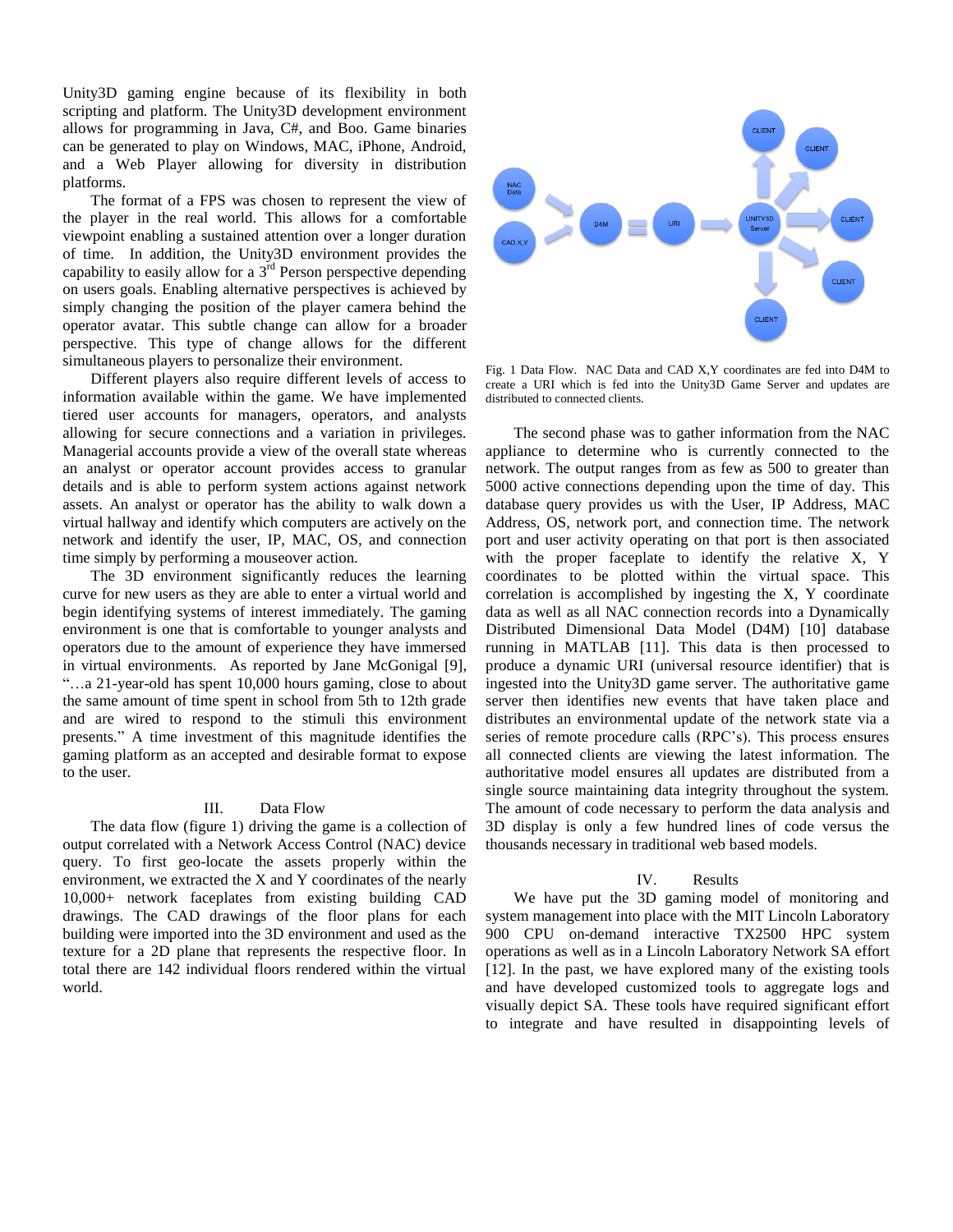actionable information. As shown in Table 1, our previous experiences with traditional monitoring system designs were involved a significant amount of code and provided limited dynamic capability. The combination of a high performance database, D4M, and a 3D gaming environment comprises a small, agile footprint and allows for a dynamic, action-based monitoring and management tool.

TABLE 1. Comparison of capabilities and efforts associated with three different SA environments we have implemented. The "Traditional" environment used perl scripts to populate web pages. The "D4M" environments used D4M to generate GUI plots and graphs. " $D4M + 3D$ " combines the D4M analysis system and the Unity3D SA environment.

|                             |                                     | <b>Traditional</b> | D4M                     | $D4M + 3D$             |
|-----------------------------|-------------------------------------|--------------------|-------------------------|------------------------|
| ollect<br><b>ze</b><br>Anal | <b>Software</b>                     | Perl (5000 lines)  | <b>C/sh (200 lines)</b> |                        |
|                             | <b>Nodes watched</b>                | 400                | 400                     |                        |
|                             | <b>Fields/node/frame</b>            | $\overline{2}$     | 20                      |                        |
|                             | <b>Database</b>                     | ٠                  | <b>Accumulo</b>         |                        |
|                             | <b>Max DB entries</b>               | ٠                  | >10 billion             |                        |
|                             | <b>Dynamic collection</b>           | No                 | Yes                     |                        |
|                             | <b>Software</b>                     | Perl (5000 lines)  | <b>D4M (200 lines)</b>  |                        |
|                             | <b>Status fields</b>                | 2/node             | 20/node                 |                        |
|                             | <b>Dynamic anomaly</b><br>detection |                    | Yes                     |                        |
|                             | <b>Dynamic alerting</b>             |                    | Yes                     |                        |
| <b>Display</b>              | <b>Software</b>                     | Perl (5000 lines)  | <b>D4M (150 lines)</b>  | Unity3d (600 lines)    |
|                             | <b>Status</b>                       | 2/node             | 10/node                 | $~100$ /node           |
|                             | <b>Anomaly</b>                      | ٠                  | 1/node                  | $~100$ /node           |
|                             | <b>Alert</b>                        |                    | e-mail                  | $\nightharpoonup$ live |
| Action                      | <b>Software</b>                     | ٠                  | D4M (50 lines)          |                        |
|                             | <b>Status query/act</b>             | Click/-            | Click/-                 | Live/tool              |
|                             | <b>Anomaly query/act</b>            | ۰                  | Click/-                 | <b>Live/tool</b>       |
|                             | Alert query/act                     | ٠                  | ٠                       | <b>Live/tool</b>       |

The gaming environment has capabilities that would be difficult to replicate in another environment. For example, resolving multiple nodes on the same port. The gaming environment allows us to simply look for collision events; a natural operation in gaming, rather than scripting to find like kind ports. The identification of a collision allows us to stack the assets and identify local switches or many Virtual Machine instances as seen in Figure 2.

Once an asset has been identified as being of interest, the player can then perform a variety of actions against the asset by simply clicking on the object (e.g., taking a machine offline). Clicking this desired action will log the event request by recording the users who initiated the action and the state of the machine prior to request. The game will then create a dynamic URI indicating the desired action to be taken. The URI is picked up by a monitoring process that polling for these specific messages. Once the event has been identified and authenticated the game server sends a command to the switch to turn off the switch port, thereby limiting the ability of an adverse event to spread. Another action available to the operator or analyst is the ability to push system images or patches to systems not meeting configuration requirements. An important in-game action is to further investigate a network asset by opening a targeted web page that connects to a traditional tool set to provide a forensic

capability. This is consistent with McGuiness and Foy's requirements for SA tools to provide the ability to request additional data to allow for deeper analysis enabling a more informed decision [13,14].

Within the gaming environment, we have implemented a chat/command window that allows for players to communicate within the game. As shown in Figure 3, this window allows the user to inspect assets without navigating to the asset of interest. For example, a player can search for assets by specific IP address, MAC address, user name, location, or any collected identifiable attribute. The filter window allows the player to filter results on alert status or state. This gives the operator, analyst, or manager the flexibility to navigate the environment in a casual or targeted manner.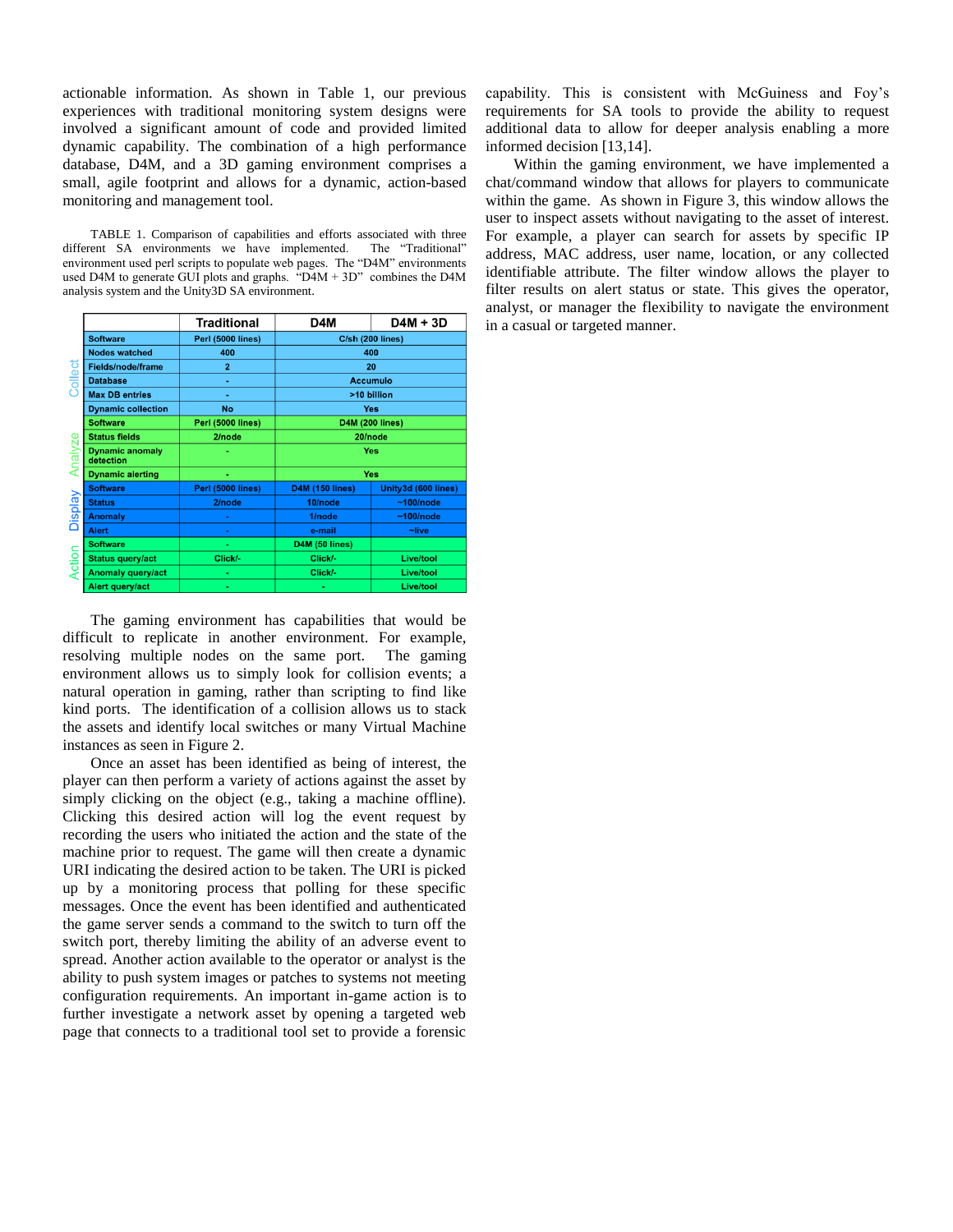

Fig. 2 Operator view. Background is floor plan showing walls, doors, offices, and port locations. Lower left shows wide field radar of all assets. Upper lefts shows information on a specific node on the network. Upper right shows actions that can be performed on this node. Lower right are several nodes on the same port that have been automatically stacked by the 3D environment.



Fig. 3 Manager view. Background shows floor plans for complex. Lower right shows command window that allows filters to be applied to select specific nodes on the network. Upper right shows filter results.